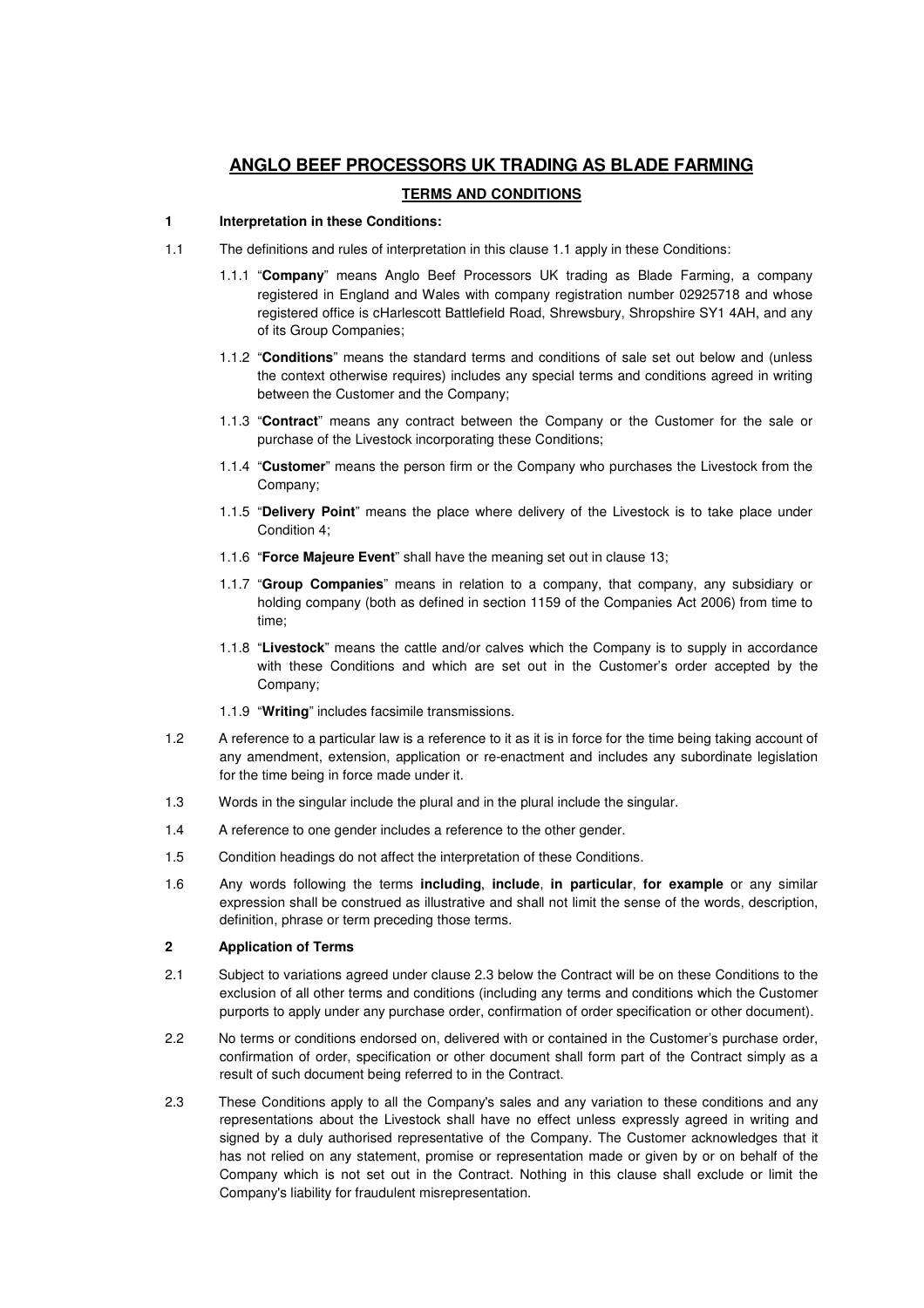- 2.4 Each order or acceptance of a quotation for Livestock by the Customer shall be deemed to be an offer by the Customer to purchase Livestock subject to these Conditions.
- 2.5 No order placed by the Customer shall be deemed to be accepted by the Company until a written acknowledgement of order is issued by the Company or (if earlier) the Company delivers the Livestock to the Customer. Each order which is accepted in writing shall constitute an individual legally binding Contract between the Customer and the Company.
- 2.6 The Customer must ensure that the terms of its order and any applicable specification are complete and accurate.
- 2.7 Any quotation is given on the basis that no Contract shall come into existence until the Company dispatches an acknowledgement of order to the Customer. Any quotation is valid for a period of 28 days only from its date, provided that the Company has not previously withdrawn it.
- 2.8 The Company reserves the right to vary the Contract, including any specification, descrirptions or price list, at any time on 12 weeks' written notice to the Customer.

### **3 Specification and Description of the Livestock**

- 3.1 The quantity and description of the Livestock shall be as set out in the Company's quotation or acknowledgement of order.
- 3.2 All descriptive matter, specifications, price lists and advertising issued by the Company and any descriptions or illustrations in the Company's catalogues are issued or published only to give an indication of the Livestock described in them. They do not form part of these Conditions and this is not a sale by sample.
- 3.3 Dimensional and other physical properties of the Livestock are subject to the tolerances specified in the Company's current relevant product literature copies of which are available on request and are subject to clause 3.2 above.
- 3.4 Due to a policy of continuous improvement the Company reserves the right to modify specifications relating to the Livestock and its cattle rearing practices without notification.
- 3.5 If any process is to be applied to the Livestock by the Company in accordance with a specification submitted by the Customer, the Customer shall indemnify the Company against all loss, damages, costs and expenses awarded against or incurred by the Company in connection with or paid or agreed by the Company in connection with or paid or agreed to be paid by the Company in settlement of any claim for infringement of any patent, copyright design, trade mark or other industrial or intellectual property rights of any other person which results from the Company's use of the Customer's specification.

# **4 Price**

- 4.1 Unless otherwise agreed by the Company in writing, the price for the Livestock shall be those stated on the Company's price list at the date of delivery or deemed delivery.
- 4.2 Unless as otherwise stated under the terms of any quotation or in any price list of the Company all prices quoted are exclusive of VAT and all costs or charges in relation to loading, unloading, carriage and insurance all of which amounts the Customer will pay in addition when it is due to pay for the Livestock.
- 4.3 The Company reserves the right, by giving notice to the Customer at any time before delivery, to increase the price of the Livestock to reflect any increase in the cost to the Company which is due to any factor beyond the control of the Company (such as, without limitation, any foreign exchange fluctuation, currency regulation, alteration of duties, significant increase in the costs of labour, transport, utilities or other costs of holding and rearing the Livestock), any change in delivery dates, quantities or specifications for the Livestock which is requested by the Customer, or any delay caused by any instructions of the Customer or failure of the Customer to give the Company adequate information or instructions.

#### **5 Payment and Interest**

5.1 Subject to clause 5.6, payment of the price for the Livestock is due and must be received on or before 14 days of the date of the Company's invoice and the Company shall be entitled to recover the price notwithstanding that delivery may not have taken place and the property in the Livestock has not passed to the Customer.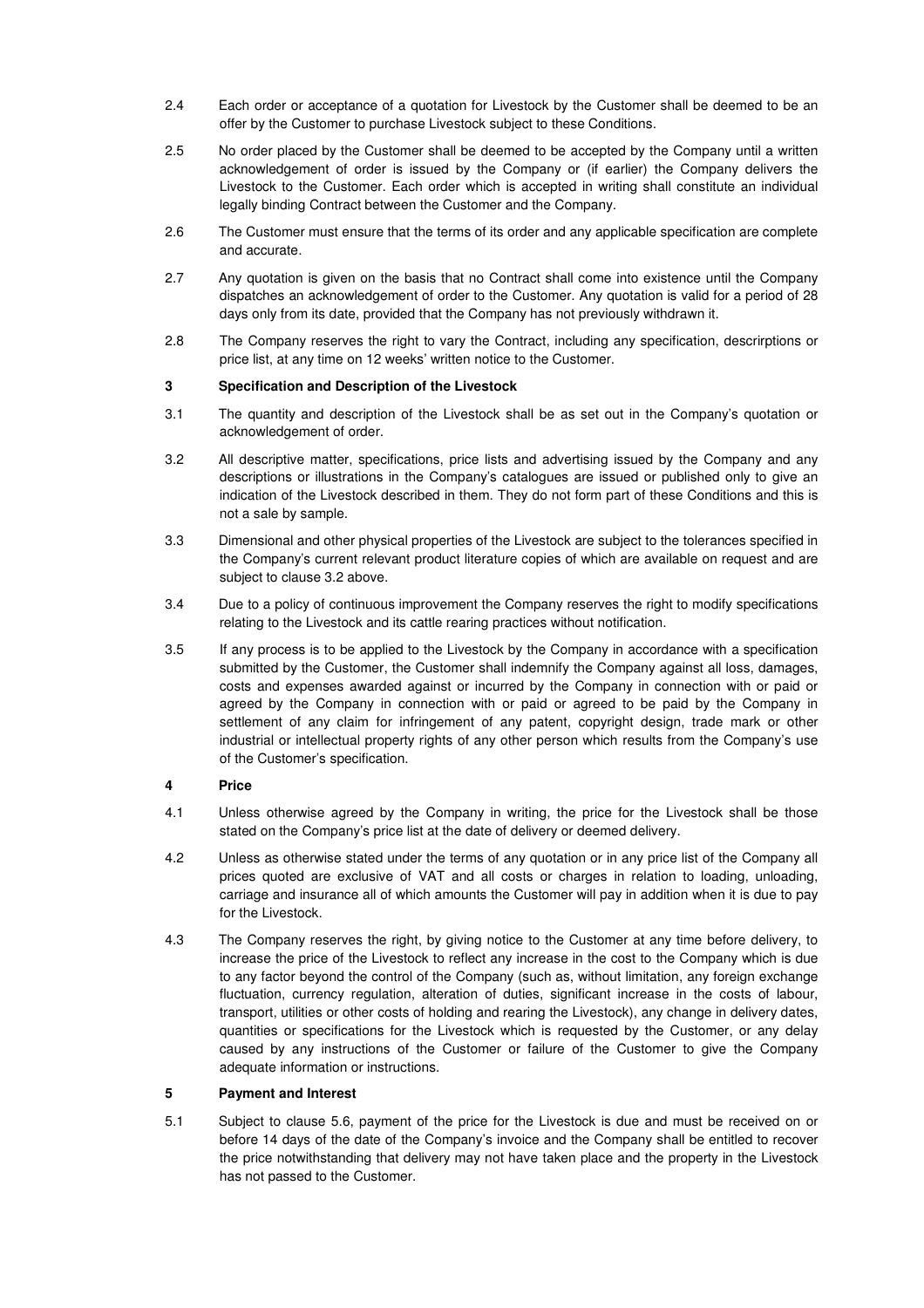- 5.2 Time for payment shall be of the essence and no payment shall be deemed to have been received until the Company has received cleared funds.
- 5.3 A settlement discount where agreed in advance by the parties in writing will be allowed only for payment within the period specified in 5.1 above.
- 5.4 If the Customer fails to pay the Company any sum due under to the Contract the Customer will be liable to pay interest to the Company on the sum from the due date until paid at the annual rate of 3% above the base lending rate from time to time of Barclays Bank plc accruing on a daily basis. The Company reserves the right to claim interest under the Late Payment of Commercial Debts (Interest) Act 1998.
- 5.5 If the Customer fails to make payment by the due date all costs and expenses incurred by the Company in recovery of the outstanding sum shall be recoverable from the Customer on a full indemnity basis including, without prejudice to the generality of the foregoing, all legal and administrative costs irrespective of whether or not legal proceedings are issued against the Customer.
- 5.6 All payments payable to the Company under these Conditions shall become due immediately upon termination of any Contract despite any other provisions.
- 5.7 The Customer shall make all payments due under these Conditions without deduction whether by way of set-off, counterclaim, discount, abatement or otherwise unless the Customer has a valid court order requiring an amount equal to such deduction to be paid by the Company to the Customer.

### **6 Delivery**

- 6.1 Unless otherwise agreed in writing by the Company the place of delivery for the Livestock shall be the address for the Customer shown on the invoice.
- 6.2 Any dates specified by the Company for delivery of the Livestock are intended to be an estimate only and time for delivery shall not be of the essence. If no dates are specified, delivery will be within a reasonable time. The Company shall not be liable for any delay in delivery of the Livestock that is caused by a Force Majeure Event or the Customer's failure to provide the Company with adequate delivery instructions or any other instructions that are relevant to the supply of the Livestock.
- 6.3 Subject to the other provisions of these Conditions the Company will not be liable for any loss, costs, damages, charges or expenses caused by any delay in the delivery of the Products (even if caused by the Company's negligence), nor shall any delay entitle the Customer to terminate or rescind the Contract.
- 6.4 If the Company fails to deliver the Livestock, its liability shall (subject to clause 9.4) be limited to:
	- 6.4.1 refunding any part of the price for the Livestock concerned which have been paid for by the Customer in advance; and
	- 6.4.2 the costs and expenses reasonably incurred by the Customer in obtaining replacement livestock of similar description and quality in the cheapest market available, less the price of the non-delivered Livestock under the Contract. The Company shall have no liability for any failure to deliver the Livestock to the extent that such failure is caused by a Force Majeure Event or the Customer's failure to provide the Company with adequate delivery instructions or any other instructions that are relevant to the supply of the Livestock.
- 6.5 If a delivery is to be made by instalments, each part delivery of the Livestock shall be deemed to be the subject of a separate Contract.
- 6.6 If for any reason the Customer will not accept delivery of any of the Livestock when they are ready for delivery, or the Company is unable to deliver the Livestock on time because the Customer has not provided appropriate instructions, documents, licences or authorisations at that time:
	- 6.6.1 risk in the Livestock will pass to the Customer;
	- 6.6.2 the Livestock will be deemed to have been delivered; and
	- 6.6.3 the Company may store the Livestock until delivery whereupon the Customer will be liable for all related costs and expenses (including without limitation storage and insurance) during that period.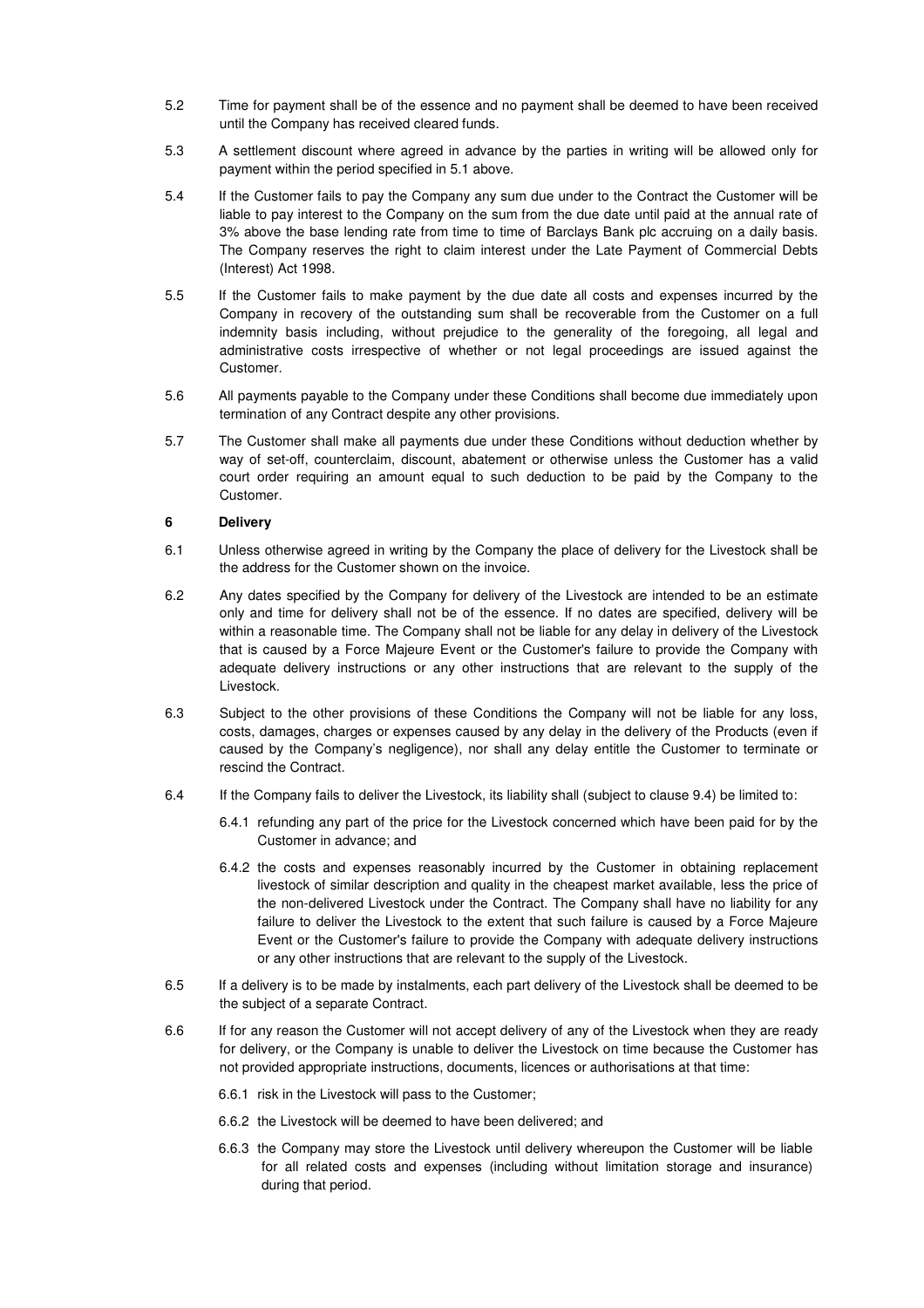- 6.7 The Customer will provide at its expense at the Delivery Point adequate and appropriate equipment and manual labour for unloading the Livestock.
- 6.8 The quantity of any consignment of Livestock as recorded by the Company on dispatch from the Company's place of business shall be conclusive evidence of the quantity received by the Customer on delivery unless the Customer can provide conclusive evidence proving the contrary.
- 6.9 The Company shall not be liable for any non-delivery of Livestock unless the Customer gives written notice to the Company of the non-delivery within 3 days of the date when the Livestock would in the ordinary course of events have been received.

# **7 Risk/Title**

- 7.1 The Livestock are at the risk of the Customer from the time of delivery.
- 7.2 Ownership of the Livestock shall not pass to the Customer until the Company has received in full (in cash or cleared funds) all sums due to it in respect of:

7.2.1 the Livestock; and

- 7.2.2 all other sums which are or which become due to the Company from the Customer on any account.
- 7.3 Until ownership of the Livestock has passed to the Customer:
	- 7.3.1 the Customer holds the Livestock solely as bailee for the Company;
	- 7.3.2 not destroy, erase, deface or obscure any identifying mark on or relating to the Livestock, including but not limited to the Liverstock's identity tag and passport; and
	- 7.3.3 maintain the Livestock in satisfactory condition in accordance with all applicable laws, statutory and regulatory requirements in force from time to time and keep them insured on the Company's behalf for their full price against all risks to the reasonable satisfaction of the Company. On request the Customer shall produce the policy of insurance to the Company.
- 7.4 The Customer's right to possession of the Livestock shall terminate immediately if:
	- 7.4.1 The Customer has a bankruptcy order made against him or makes an arrangement or composition with his creditors, or otherwise takes the benefit of any statutory protection for the time being in force for the relief of insolvent debtors, or (being a body corporate) convenes a meeting of creditors (whether formal or informal), or enters into liquidation (whether voluntary or compulsory) except a solvent voluntary liquidation for the purpose only of reconstruction or amalgamation, or has a receiver and/or manager, administrator or administrative receiver appointed of its undertaking or any part thereof, or documents are filed with the court for the appointment of an administrator of the Customer or notice of intention to appoint an administrator is given by the Customer or its directors or by a qualifying floating charge holder (as defined in paragraph 14 of Schedule B1 to the Insolvency Act 1986) or a resolution is passed or a petition presented to any court for the winding up of the Customer or for the granting of an administration order in respect of the Customer, or any proceedings are commenced relating to the insolvency or possible insolvency of the Customer;
	- 7.4.2 The Customer fails to observe/perform any of its obligations under the Contract or any other Contract with the Company, or is unable to pay its debts within the meaning of s.123 Insolvency Act 1986 or the Customer ceases to trade; or the Customer encumbers or in any way charges any of the Livestock; or
	- 7.4.3 The Customer encumbers or in any way charges any of the Livestock.
- 7.5 The Company shall be entitled to recover payment for the Livestock notwithstanding that ownership of any of the Livestock has not passed from the Company.
- 7.6 The Customer grants the Company, its agents and employees an irrevocable licence at any time to enter any premises where the Livestock might be, in order to inspect them or test them, or where the Customer's right to possession has terminated, to recover them. The Customer agrees to cooperate with the Company promptly and provide the relevant livestock passports on request and facilitate any reasonable request in relation to the movement of livestock as necessary.
- 7.7 Where the Company is unable to determine whether any Livestock are the Livestock in respect of which the Customer's right to possession has terminated, the Customer shall be deemed to have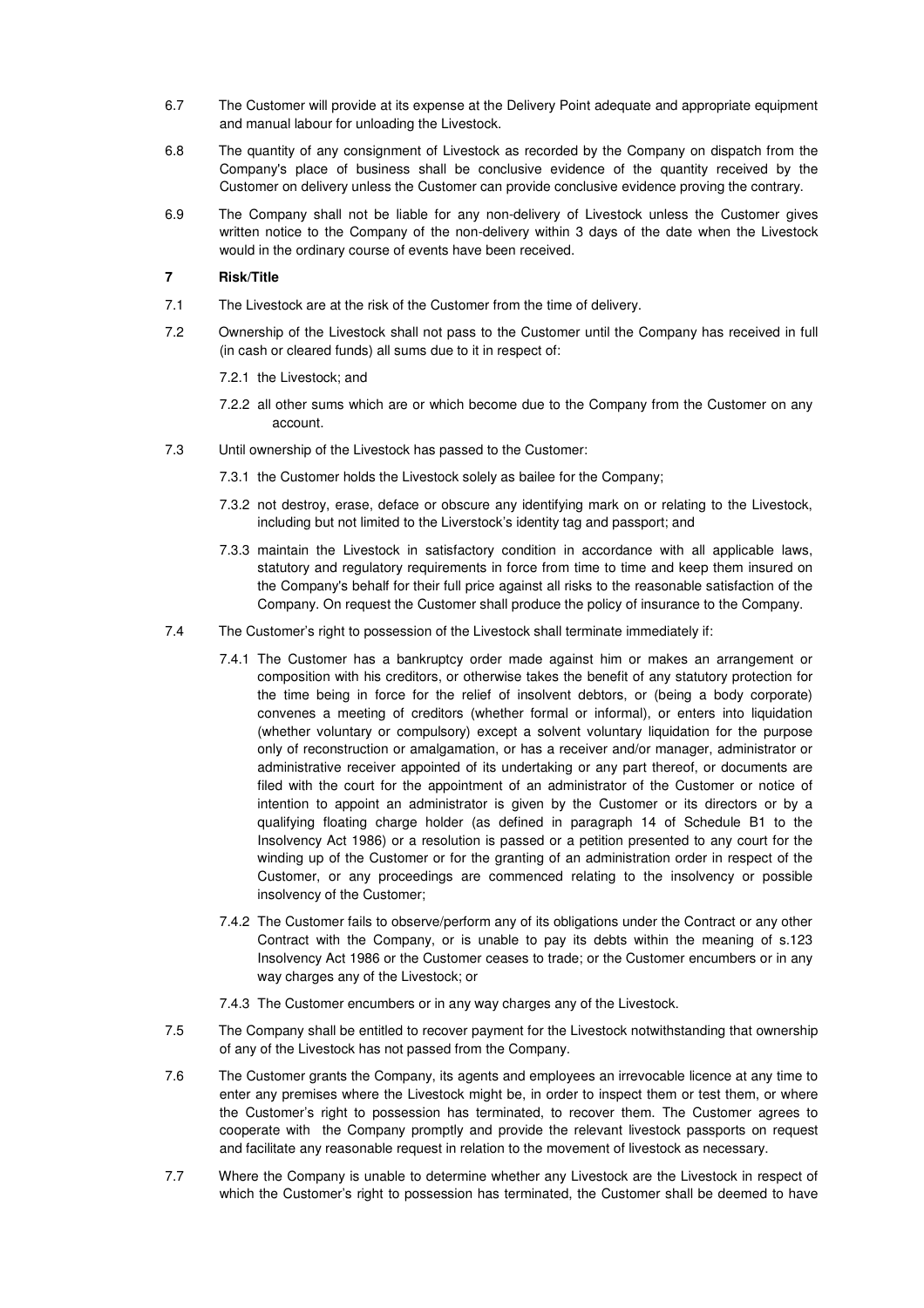sold all Livestock of the kind sold by the Company to the Customer in the order in which they were invoiced to the Customer.

7.8 On termination of the Contract, howsoever caused, the Company's (but not the Customer's) rights contained in this clause 7 shall remain in effect.

### **8 Quality and Returns**

- 8.1 The Company warrants that on delivery the Livestock shall conform in all material respects with their description.
- 8.2 The Company shall not be liable for a breach of the warranty in clause 8.1 unless:
	- 8.2.1 the Customer gives written notice of any non-compliance with the warranty in clause 8.1 to the Company within 72 hours of delivery; and
	- 8.2.2 the Company is given a reasonable opportunity after receiving the notice from the Customer under clause 8.2.1 to examine such Livestock and, if asked to do so by the Company, the Customer returns such Livestock to the Company together with a certificate from a qualified vetinary surgeon stating in what way the cattle does not comply with the warranty in clause 8.1 at the Customer's cost.
- 8.3 The Company shall not be liable for a breach of the warranty in clause 8.1 if:
	- 8.3.1 the Customer resells or makes further use of such Livestock after giving such notice; or
	- 8.3.2 the Customer undertakes any treatment of such Livestock without the written consent of the Company; or
	- 8.3.3 the non-compliance arises because the Customer failed to follow the Company's oral or written instructions as to the keeping, rearing, care, maintenance, treatment, use or transportation of the Livestock or (if there are none) good trade practice.
- 8.4 Subject to clause 8.2 if the Livestock do not conform with the warranty in clause 8.1 the Company shall at its option replace such Livestock free of charge or refund the price of such Livestock provided that if the Company so requests the Customer shall, at the Company's expense, return the Livestock (or any of them) which do not comply with the warranty in clause 8.1 to the Company.
- 8.5 If the Company complies with clause 8.4 it shall have no further liability for a breach of any warranties in clause 8.1 in respect of such Livestock.

#### **9 Limitation of Liability**

9.1 Subject to clause 6 and clause 8, the following provisions set out the entire financial liability of the Company (including any liability for the acts or omissions of its employees, agents and subcontractors) to the Customer in respect of:

9.1.1 any breach of these conditions;

- 9.1.2 any use made or resale by the Customer of any of the Livestock, or of any product incorporating any of the Livestock; and
- 9.1.3 any representation, statement or tortious act or omission including negligence arising under or in connection with the Contract.
- 9.2 All warranties conditions and other terms implied by statute or common law (save for the conditions implied by section 12 of the Sale of Goods Act 1979) are to the fullest extent permitted by law excluded from the Contract.
- 9.3 Nothing in these Conditions excludes or limits the liability of the Company for death or personal injury caused by the Company's negligence or fraudulent misrepresentation.
- 9.4 Subject to clause 9.2 and clause 9.3:
	- 9.4.1 The Company's total liability in contract, tort, misrepresentation or otherwise arising in connection with the performance of this Contract shall be limited to the price of Livestock under the Contract; and
	- 9.4.2 the Company shall not be liable to the Customer for loss of use, profits or contracts or for any indirect or consequential loss or damage, costs, expenses or other claims for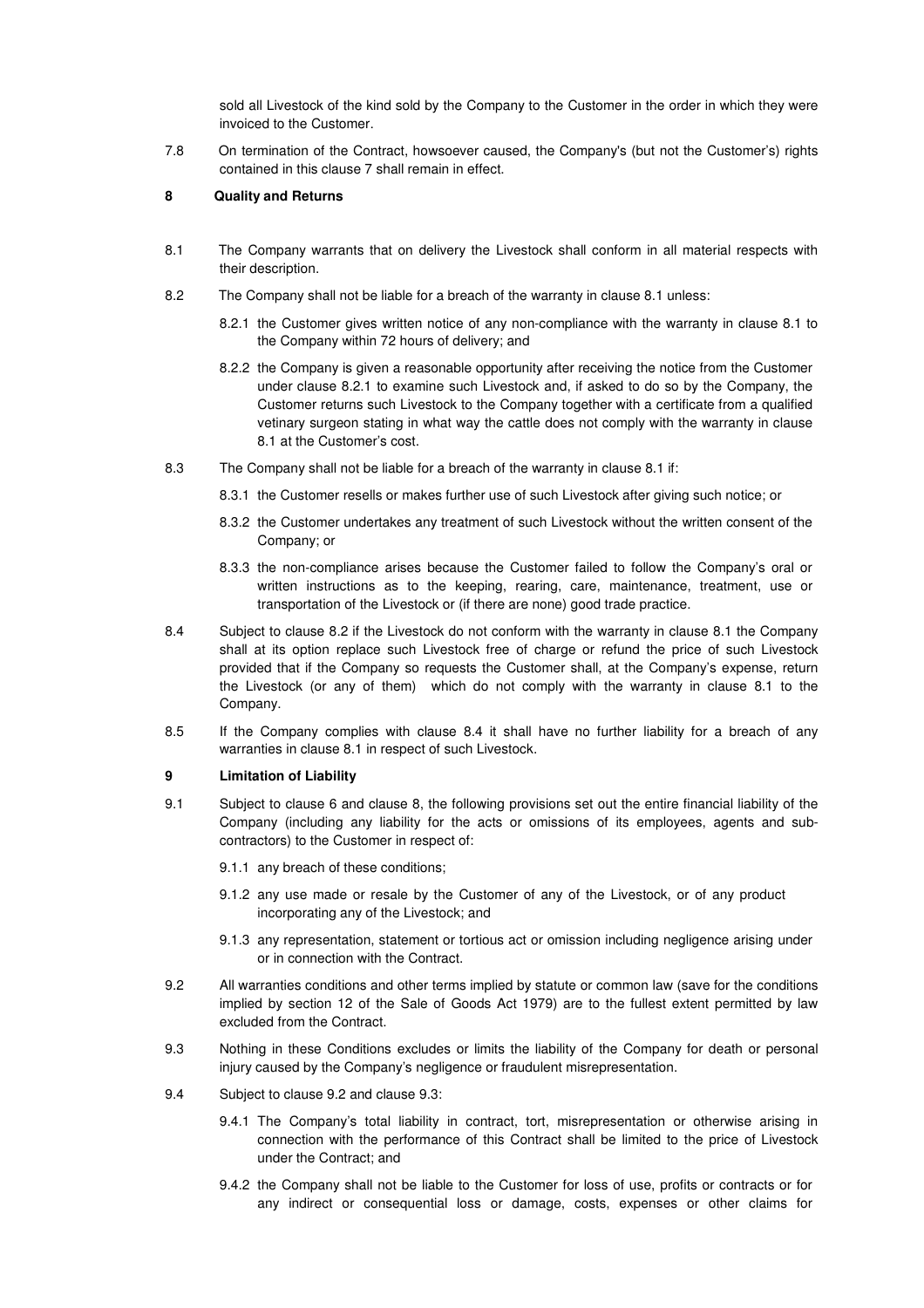consequential compensation whatsoever (howsoever caused) which arise out of or in connection with the Contract.

9.5

#### **10 Insolvency of Customer**

In the event of any of the circumstances identified in clause 7.4.1 applying to the Customer then, without prejudice to any other right or remedy available to the Company under these Conditions, the Company shall be entitled (but not obliged) to terminate the Contract immediately or suspend any further deliveries under the Contract without any liability to the Customer.

#### **11 Anti-slavery and Human Trafficking**

- 11.1 The Customer represents and warrants that neither the Customer nor any of its officers, employees or other persons associated with it:
	- 11.1.1 has been convicted of any offence involving slavery and human trafficking; and
	- 11.1.2 having made reasonable enquiries, so far as it is aware, has been or is the subject of any investigation, inquiry or enforcement proceedings by any governmental, administrative or regulatory body regarding any offence or alleged offence of or in connection with slavery and human trafficking.
- 11.2 The Customer undertakes not to use forced labour in its farming practices and only to use labour providers who have a valid Gangmasters Licencing Authority licence
- 11.3 The Customer shall notify the Company as soon as it becomes aware of any actual or suspected slavery or human trafficking in the supply chain which includes any other business that might be linked to the Customer. .
- 11.4 The Company may terminate the Contract with immediate effect if the Customer commits a breach of this clause 11.

#### **12 Assignment**

- 12.1 The Customer shall not be entitled to assign the Contract or any part of it without the prior written consent of the Company
- 12.2 The Company may assign the Contract or any part of it to any person, firm or the Company

#### **13 Force Majeure**

The Company shall not be liable to the Customer or be deemed in breach of the Contract due to any delay in performing, or any failure to perform the Contract if it is prevented from or delayed in carrying on its business due to any cause beyond the Company's reasonable control including, without limitation, acts of God, explosion, flood, storm, fire or accident, war or threat of war or national emergency, civil commotion, riot, governmental action, epidemic, strikes, lock-outs or other labour disputes (whether or not relating to either party's workforce) or restraints or delays affecting carriers or inability or delay in obtaining supplies of adequate or suitable materials (**Force Majeure Event**).

#### **14 General**

- 14.1 The Contract and any dispute or claim arising out of or in connection with it or its subject matter or formulation (including non-contractual disputes or claims) shall be governed by English law and the parties submit to the non-exclusive jurisdiction of the English courts.
- 14.2 If any provision of these Conditions or the Contract is found by any court, tribunal or administrative body of competent jurisdiction to be wholly or partly illegal, invalid, void, voidable, unenforceable or unreasonable it shall to the extent of such illegality, invalidity, voidness, voidability, unenforceability or unreasonableness to be deemed severable and the remaining provisions of the Conditions and the remainder of such provision shall continue in full force and effect.
- 14.3 Failure or delay by the Company in enforcing or partially enforcing any provision of these Conditions will not be construed as a waiver of any of its rights under these Conditions.
- 14.4 Any waiver by the Company of any breach of, or any default under, any provision of these Conditions by the Customer will not be deemed a waiver of any subsequent breach or default and will in no way affect the other terms of these Conditions.